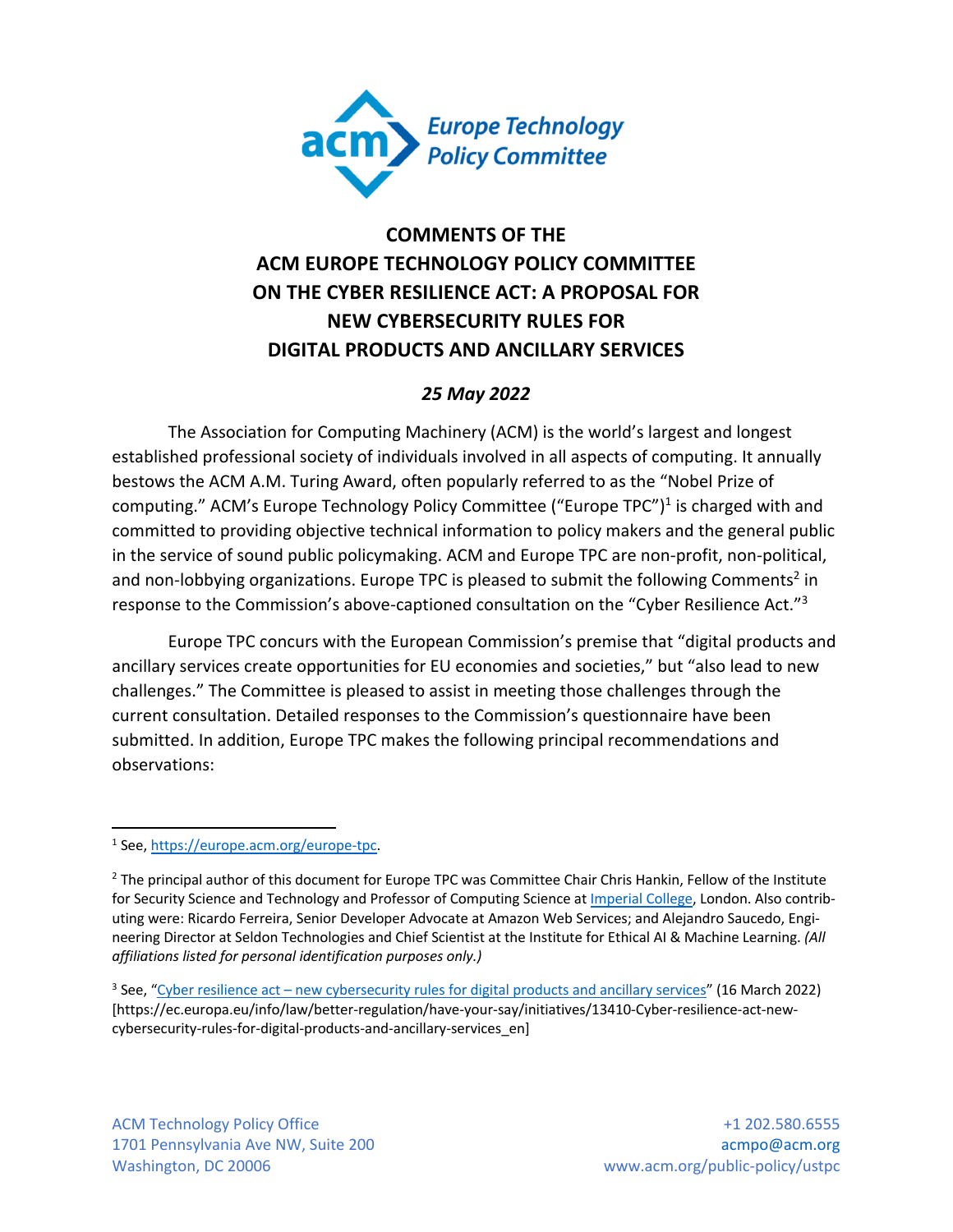# **ACM EUROPE TECHNOLOGY POLICY COMMITTEE SELECT SUPPLEMENTAL QUESTIONNAIRE RESPONSES**

### **SECTION 1: Cybersecurity of digital products and the users of digital products**

# *Q1: [W]hat is the overall level of cybersecurity of digital products marketed within the European Union?*

The cybersecurity level of digital products marketed within the European Union is highly sector dependent. The security level for high-risk systems, such as those employed to control critical infrastructures or in healthcare is generally good and improving. Due in large measure to the introduction of secure-by-design and secure-by-default engineering approaches the same also may be said for lower risk systems, like certain non-critical Internet of Things products, which conform to ETSI standards and consumer products. It is too early, however, to quantify the full impact of these secure-by-design and secure-by-default approaches.

# *Q2: In your view, during the last five years, how has the level of risk of cybersecurity incidents affecting digital products evolved?*

Over the last five years, it has become significantly more likely that a given internet-connected digital product will experience a cybersecurity incident. This may be attributed in part to the rapid expansion of the Internet of Things. This "digital transition" has led to vastly more (and more kinds of) products being connected to the Internet at a vast and accelerating rate. In addition, the trend towards increased working from home, accelerated by the pandemic, also has exacerbated the risk of intrusion since employees' home computer systems often are less well protected than employers' workplace-based networks and devices. The Mirai botnet incident of 2016 foreshadowed the possibility of the inter-connection of poorly protected devices leading to the rapid propagation of malware, and the WannaCry incident and many other subsequent ransomware attacks puts the problem in high relief. Heightened geo-political tensions also increase the risk of state actors, or their proxies, using cyber-attacks to destabilize opponents. The troubling trend in ransomware that allows increasingly low skilled actors access to ever more destructive tools, is a deep and rising concern as organizations expand their digital footprint.4

# *Q3: How would you evaluate the actual impact of cybersecurity incidents affecting digital products on you or your organisation?*

The digital transition has created an environment in which the majority of connected digital products are now integrated into hybrid, cyber-physical systems. Whereas the expected impacts of a cybersecurity incident previously might have been purely financial or reputational,

<sup>4</sup> See, e.g., Costa Rica declares national emergency amid ransomware attacks, *The Guardian* (12 Mat 2022). [https://www.theguardian.com/world/2022/may/12/costa-rica-national-emergency-ransomware-attacks]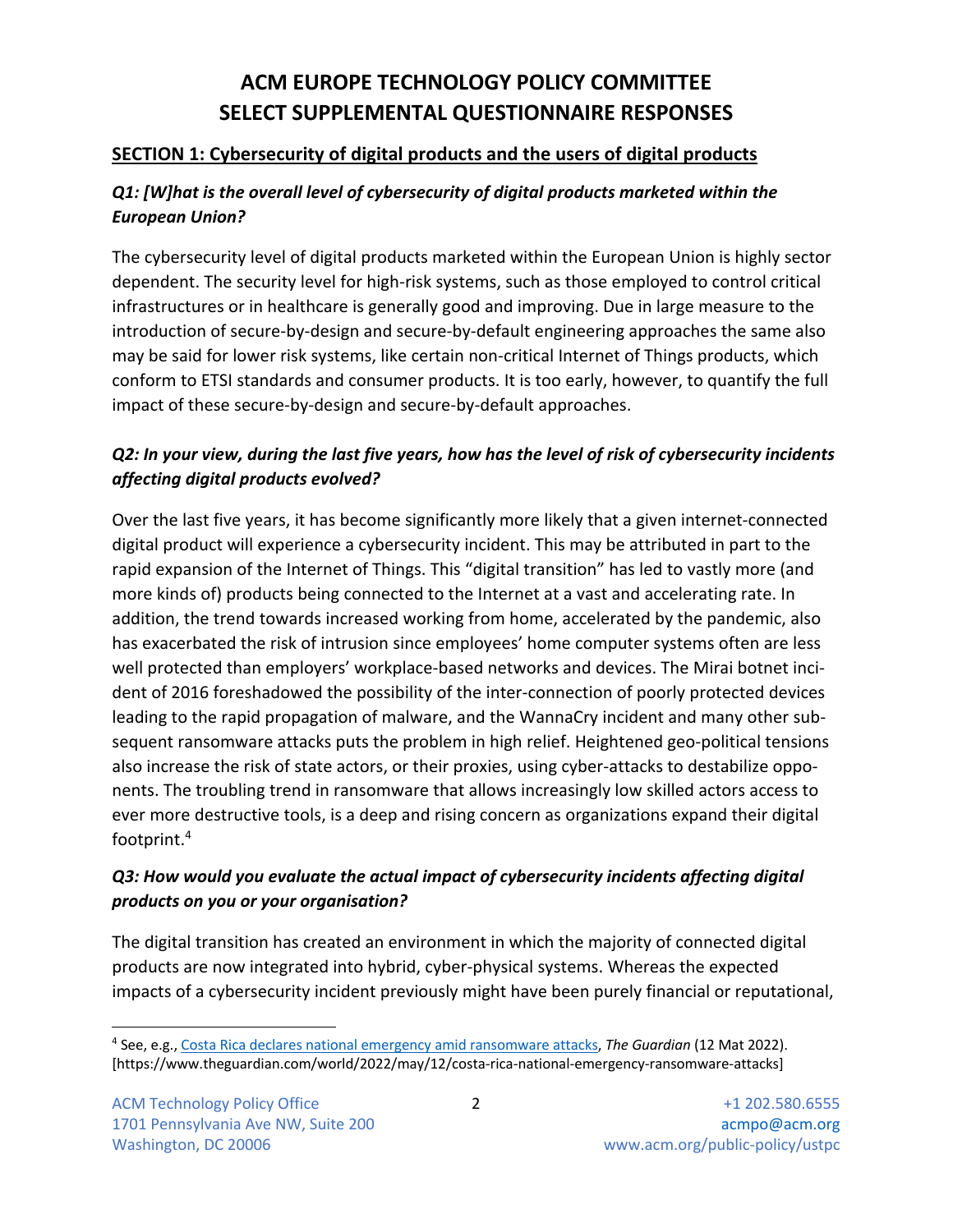this hybridization increases the chances that cybersecurity incidents in the future could well cause environmental damage, or result in damage to personal health or even life. Therefore, as with traditional IT systems, products and services associated with cyber-physical systems also must be supported by and subject to Service Level Agreements, business continuity plans, and technical certification regimes. Such mechanisms should be designed to ensure that they do not have a negative impact on smaller service providers whilst still ensuring appropriate levels of system reliability and security.

### **SECTION 2: Improving the cybersecurity of digital products**

# *Q11: How would you assess the relevance of the following measures for the users' ability to evaluate the cybersecurity properties of a digital product and to make better informed purchase or usage decisions?*

Raising user awareness of a product's cybersecurity risks is difficult and varies depending on whether the user is in a work or less formal environment. In an organization, user awareness can be raised by requiring or encouraging appropriate training and, when useful, making product documentation available. It is much more challenging, however, to raise awareness amongst general consumers, although effective advertising campaigns might succeed in "nudging" them towards more secure products and more secure user practices.<sup>5</sup>

## *Q12: To what extent do you agree that subjecting certain products marketed in the Union to cybersecurity requirements would be effective?*

Since any system is only as secure as its weakest element, it is important that any such requirements be applied across the whole product range from hardware to applications, and ultimately to all internet-connected products. In addition, general requirements should be augmented by detailed, industry-specific and/or domain-specific standards that require or encourage the use of best practices to mitigate undesired outcomes. This might, for example, be accomplished by expanding the scope of regulations like NIS2 and DORA<sup>6</sup> to mandate that "secure by design" principles<sup>7</sup> specific to machine learning systems (which are inherently different from traditional systems) be designed, developed, deployed so that they perform consistently throughout their lifecycle and meet an appropriate level of cybersecurity.

<sup>&</sup>lt;sup>5</sup> Gartner predicts that 40 percent of cyber security programs will deploy socio-behavioural principles (such as nudge techniques) by 2025 to influence security culture across the organisation, up from less than 5 per cent in 2021.

<sup>6</sup> https://www.consilium.europa.eu/en/press/press-releases/2022/05/11/digital-finance-provisional-agreementreached-on-dora/

 $<sup>7</sup>$  Security-by-design involves considering security as a fundamental requirement from the design stage of a system.</sup> It underpins the EU's Digital Services and Digital Marketing Acts. The UK's National Cyber Security Centre have published a set of principles at https://www.ncsc.gov.uk/collection/cyber-security-design-principles.